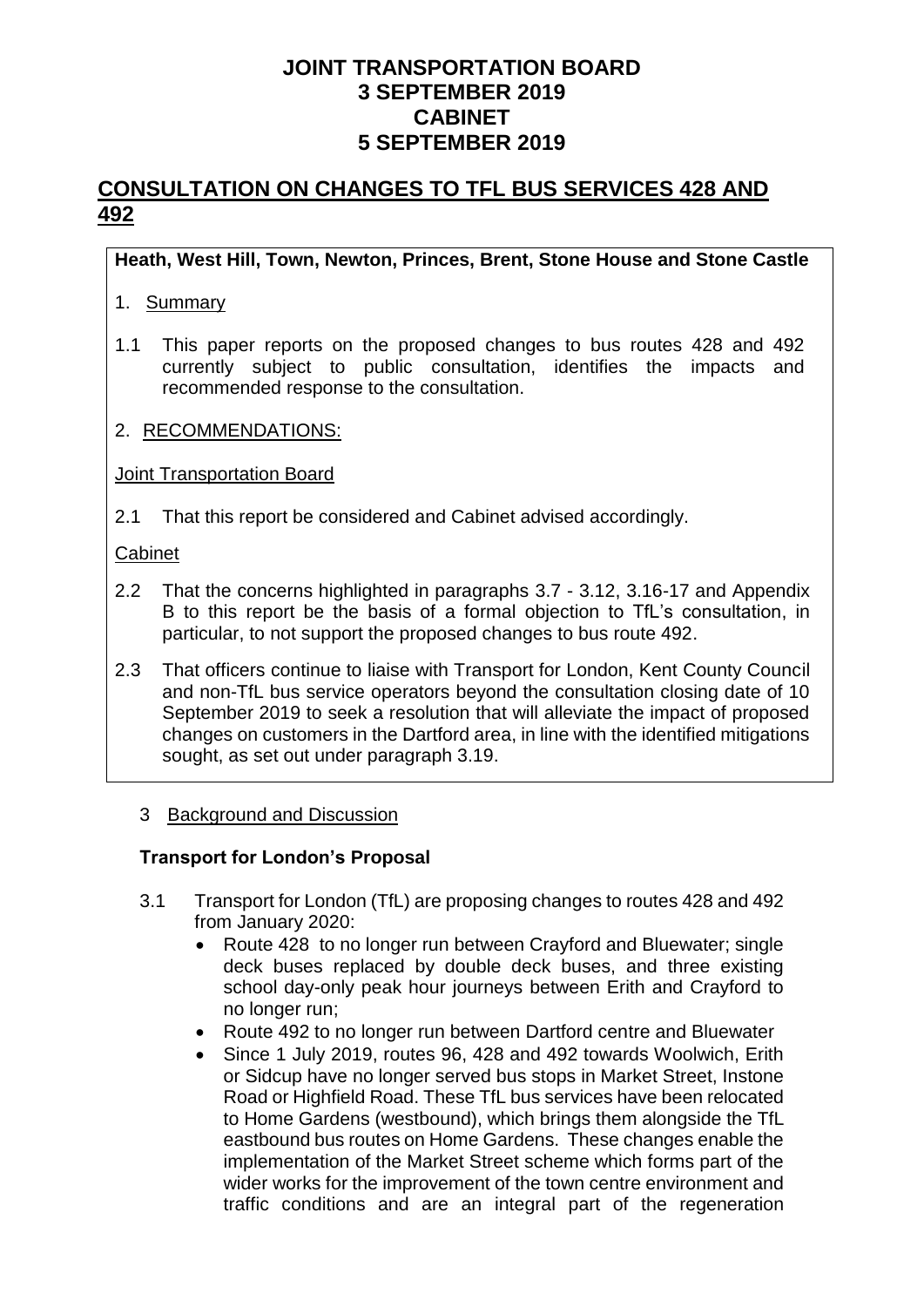aspirations and aims for Dartford Town Centre. KCC and TfL were advised of the scheme proposals and supported the changes. TfL are legally required to consult on any changes to bus routeing accordingly.

#### **Consultation**

- 3.2 TfL convened a formal consultation 'Have your say' in July 2019 which will close on 10 September 2019. **Appendix A** shows the consultation leaflet indicating the proposed changes to bus routes affected. The implications of these are explained under Local Context and Impacts below.
- 3.3 TfL are also seeking views on the proposed changes to routes 96, 428 and 492 in Dartford town centre.
- 3.4 TfL produced an Equality Impact Assessment (EQIA) report in July 2019 outlining the projected impact on bus passengers in terms of age groups, disability and pregnancy/maternity.
- 3.5 TfL has confirmed that it believes that bus route 96, which travels along Dartford Road between Crayford and Bluewater, should accommodate the extra demand as it runs 7.5 buses per hour and will be willing to review its frequency if necessary.
- 3.6 TfL has indicated that it has no statutory responsibility to operate to and from destinations in Kent as the area is outside Greater London. It is worth noting that the Mayor of London's Transport Strategy (MTS) identifies a key policy to support improvements to public transport to enhance travel between London and the rest of UK. In addition, the MTS has specific proposals to work with stakeholders to seek transport investment in the wider South East to support the realisation of any associated economic and housing growth potential.

#### **Local Context and Impacts**

3.7 The TfL proposals affect buses that run from Sidcup, Erith and Woolwich to Crayford and then across the Greater London/Kent boundary through the north western part of Dartford Borough to Dartford Town Centre and on to Bluewater. There are TfL bus routes that replicate parts of the 96, 428 and 492 routes on the London side. On the Dartford side, there are bus routes commissioned by Kent County Council that replicate the affected bus routes for part of their routes, specifically from Dartford Town Centre to Bluewater, along Watling Street. However, there are no Kent services that cover the north western part of the Borough, west of Dartford Town Centre. Whilst it is proposed that the 96 route will not be changed, the proposals will result in a reduction of connectivity between certain parts of LB Bexley including Erith and Sidcup and the north-west part of Dartford through to Bluewater and vice versa.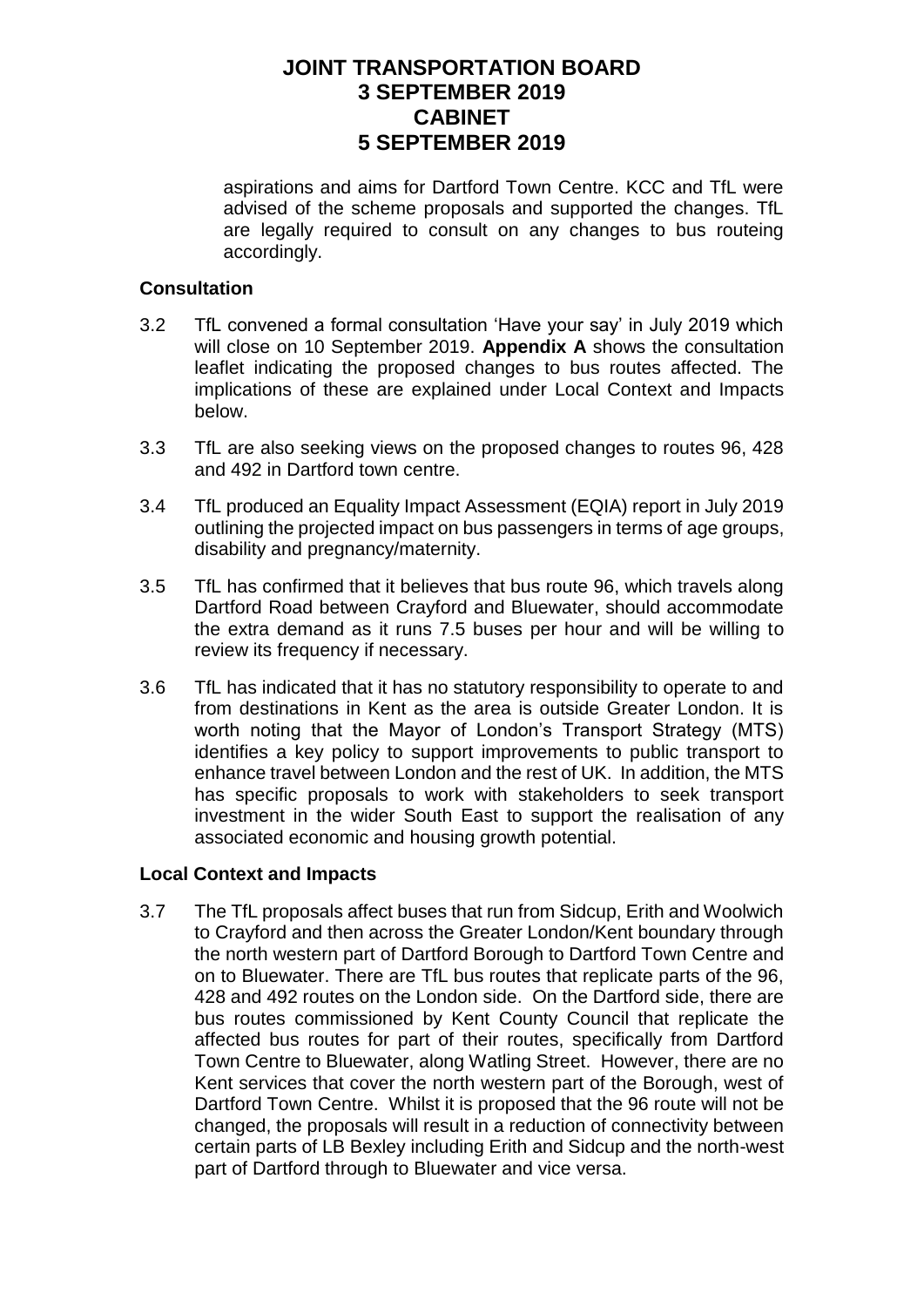- 3.8 The more specific impacts on journeys are considered below. More generally, with regard to public transport connections across this area, the distinct responsibilities of TfL and KCC are noted and the primary responsibility of both authorities to serve residents of their administrative areas. However, there are many reasons why residents from Dartford and Bexley travel across the administrative boundary to destinations on the other side of the border. With a tendency of both authorities to focus services within their own boundaries and terminate bus routes at trip attracting locations such as town centres, the residential area between Crayford and Dartford town centres, which has no major trip attractors, is currently poorly serve. There are no KCC managed bus services covering this area and there is a reliance on the TfL bus routes which are now proposed to be changed.
- 3.9 Evidence shows that social and economic connections both ways between Dartford and Bexley are stronger than for other surrounding areas with regard to employment and migration. This means residents will be travelling from residential areas on either side of the boundary for work as well as for social/family visits. There are a number of employment areas along the bus routes on both sides of the boundary. London is dependent on a workforce from outside its area and Bexley is the top location for Dartford residents who travel to work outside of Dartford (12.3% of all Dartford residents in work). Flows in the other direction are equally strong, with 12.8% of Bexley residents travelling to take up jobs in Dartford.
- 3.10 Schools are another major reason for trips across the boundary for both staff and pupils, with 15 school across the affected area. Actual figures on the cross boundary school travel are not currently available but anecdotally, it is apparent that there are large flows of school children both ways. The secondary schools will be particularly affected, with pupils travelling longer distances. The grammar schools, including Dartford Girls and Boys Grammar are known to have a strong draw from parts of Bexley. It is not yet known which areas the new 8-form entry secondary school at Stone, which is due to open in September 2019, will draw from but the likelihood is that it will be impacted by the loss of connectivity from areas that are currently served by the buses.
- 3.11 Whilst Bluewater is the main shopping draw in the impacted area and the 96 route will continue to serve it, the frequency of available services will be impacted on this route. Direct connections from Erith and Sidcup, however, will no longer be available. Other town centres along the routes, such as Dartford, Crayford, Erith and Sidcup will be affected by additional pressure on capacity and connectivity of services.
- 3.12 The bus routes affected by the proposals pass along the A207 (Dartford Rd) and A226 (Dartford Road, West Hill, Dartford Town Centre and East Hill). This is a major transport corridor link which connects Crayford (London Borough of Bexley) with Dartford Town Centre. The road carries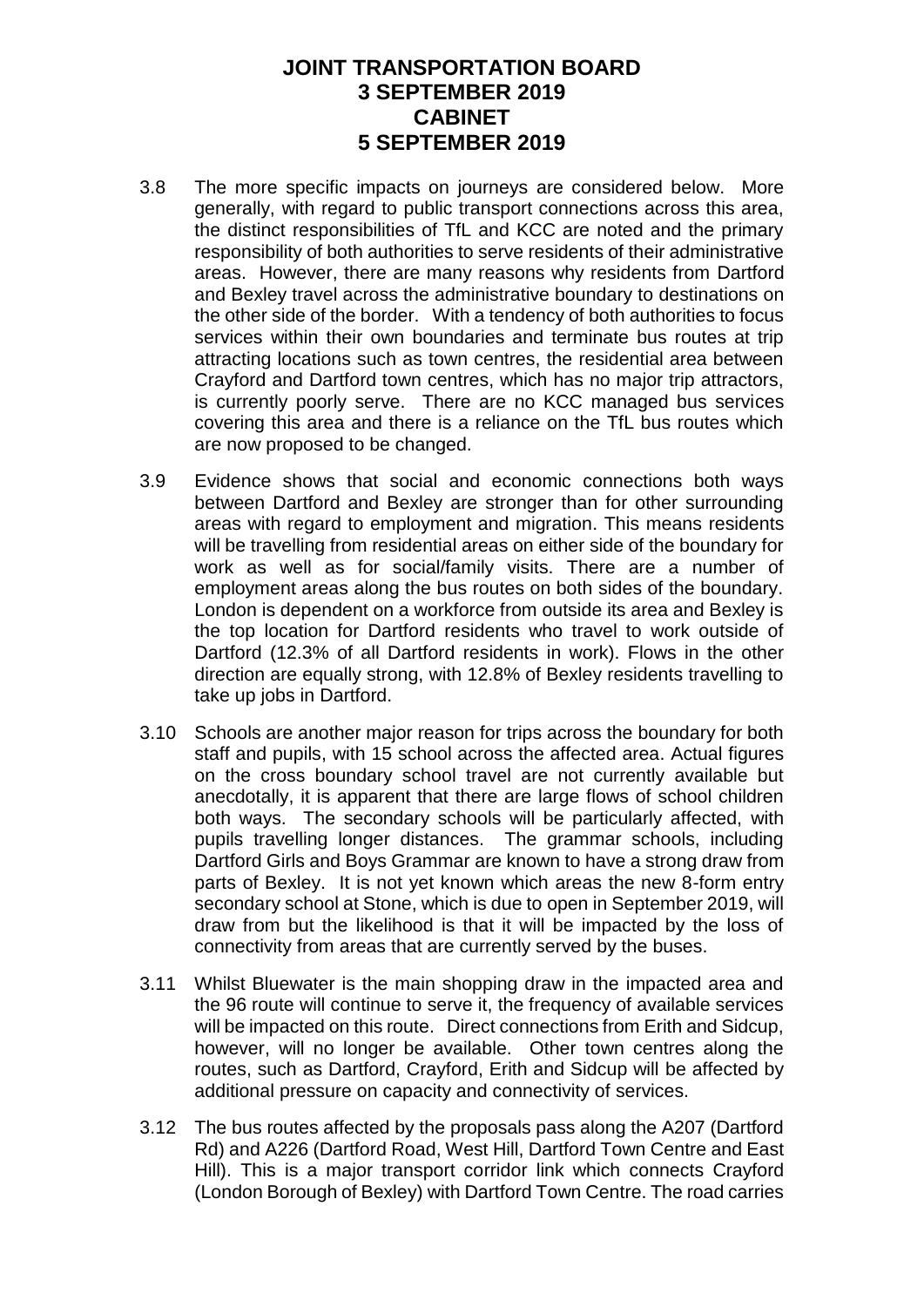high levels of traffic and experiences congestion during peak periods. Loss of connectivity and reduction in frequency of services may result in transfer from bus to car use, further exacerbating congestion issues on this route. Dartford Town Centre and the A226 / B255 St Clements junction are both within Air Quality Management Areas and increased congestion is likely to worsen conditions in these areas.

- 3.13 Bus route 96 travels from Woolwich to Bluewater, via Crayford Rd, Dartford Rd, West Hill, Dartford Town Centre, East Hill and Darent Valley Hospital. Between Dartford Town Centre and Bluewater, it only stops at Darent Valley Hospital. No changes are proposed to this service but it will need to accommodate passengers who currently use the other services which are proposed to be cut, so adequate capacity and frequency will be critical.
- 3.14 The 428 currently operates between Erith and Bluewater. From Crayford, it follows the same route as the route 96. It is proposed that this route is terminated at Crayford. From here, passengers will be expected to change on to the route 96 if they wish to travel to Dartford Town Centre and beyond and vice versa if they are travelling from Dartford and wish to travel beyond Crayford.
- 3.15 The 492 currently runs from Sidcup to Bluewater via Crayford town centre, Dartford Road, West Hill, Dartford Town Centre, East Hill, The Brent, London Road and St Clements Way to Bluewater. It is proposed to change the route from Crayford town centre to run along Station Rd, Chastilian Rd, Princes Rd, and Shepherds Lane and on to West Hill and Dartford Town Centre. It is proposed to terminate the service at this point so that it does not continue to Bluewater via The Brent, London Rd and St Clements Way.
- 3.16 The effect of these changes for those travelling by bus will include:
	- Route 428: Those travelling between Erith and Dartford and vice versa will not be able to make a direct bus journey but will need to change at Crayford. This will affect pupils and teachers travelling to secondary schools (in particular) on route, such as the Dartford Boys and Girls Grammar School, and those travelling westbound to Woodside Academy and Trinity Church of England secondary Schools in Erith/Belvedere.
	- Route 492: Those travelling between Stone and Bluewater will no longer have a direct bus route to Bluewater and will have to interchange at The Brent near Shenley Road and walk for some considerable length to a non-TfL bus service making this relatively short journey unattractive by bus. Customers in London Road will not have direct access to any bus service going to Darent Valley Hospital.
	- Route 492: Those travelling to Stone from west of Dartford Town Centre, will no longer have a direct bus service and will need to interchange at Dartford Town Centre. This will particularly impact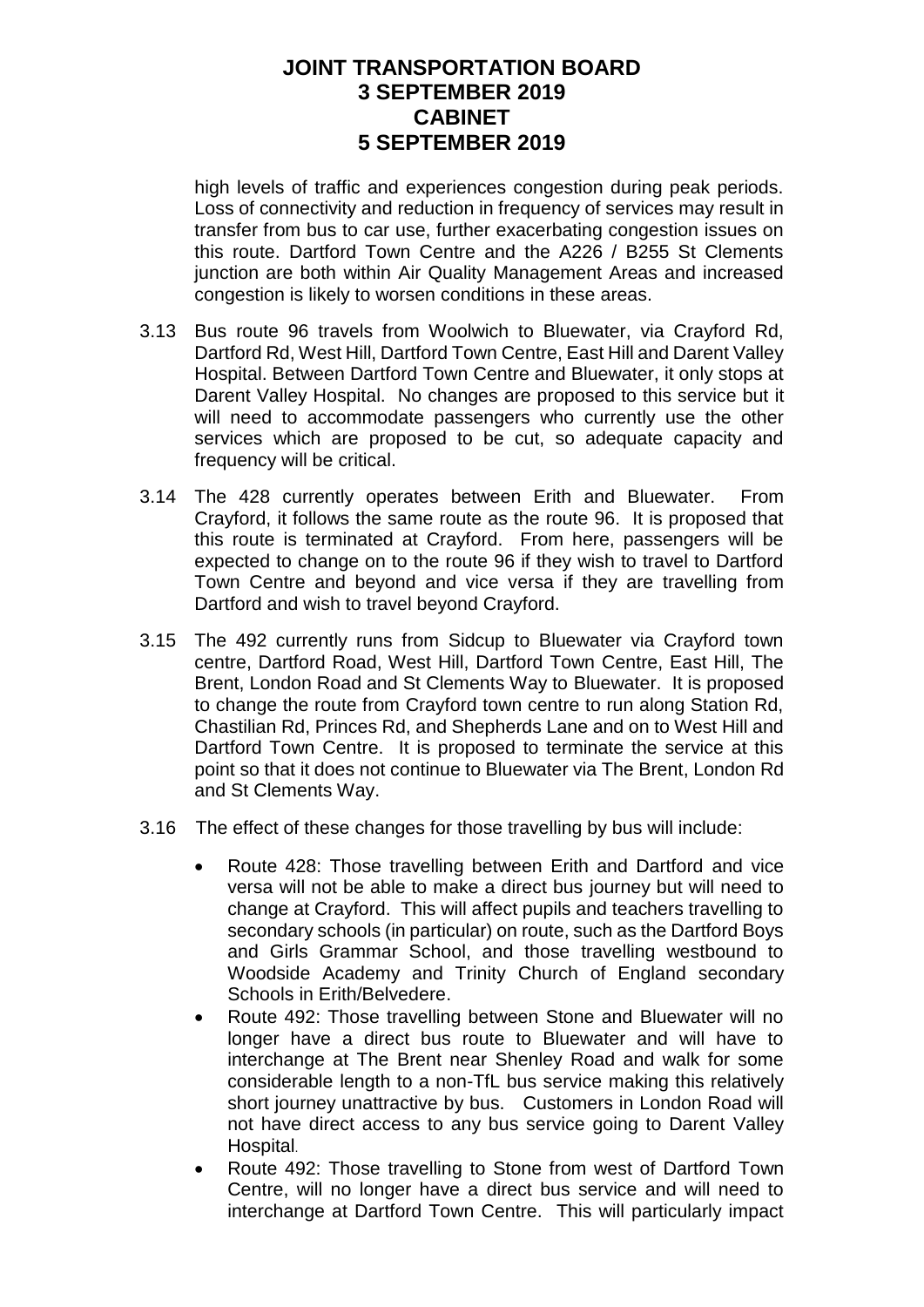students and staff at the Stone Lodge secondary school which is due to open in September 2019, as well as players and spectators at the new rugby club opening shortly at the same location and the other sports facilities on the same site.

- There will be implications for customers in terms of cross-ticketing and poor bus connectivity due to lack of proximity between interchange bus stops, as well as waiting times. Additional costs may arise for customers due to lack of cross-ticketing between TfL and non-TfL bus services. This will be a significant issue for bus passengers living and visiting the area if not addressed.
- 3.17 Initial assessment of the proposed changes showed that the proposal will impact on Dartford area with the following concerns (see table showing initial assessment in **Appendix B** based on figures in the Equality Impact Assessment carried out by TfL in July 2019 ):
	- Customers (including school pupils/staff, people with disability and the elderly) are likely to experience additional wait and journey times during the weekdays between Crayford and Bluewater;
	- Customers using bus routes 492 in London Road are likely to be impacted the most as they will have no direct access to bus services which run east to Bluewater and west beyond Dartford Town Centre. TfL estimate that 1000 passengers per weekday would need to interchange of which 800 per weekday will be onto non-TfL bus routes and 200 to TfL routes. TfL state that 120 customers per weekday would experience frequency reductions. TfL have been asked to substantiate these figures, particularly the last figure, which appears to be low. This may influence their choice of transport or they may choose not to make the journey at all, if this is possible for them;
	- Potential additional car journeys resulting from the increased inconvenience (e.g. parents driving children to school, or to sports meetings) will impact on a key policy area for DBC and KCC in terms of Air Quality Management Areas with potential for increased traffic congestion along London Road, Dartford Town Centre, East Hill and Watling Street.
	- There is likely to be additional pressure on bus route 96 and non-TfL bus routes in the area with capacity implications.
	- There is concern that schools have not been properly consulted on the proposed changes as no targeted engagement has been undertaken with schools in Dartford by TfL before the school break and they may not get sufficient opportunity to respond robustly before the consultation ends on the 10<sup>th</sup> September. Officers have engaged with TfL to rectify this and it appears that TfL may now be taking steps to correct this. However, concerns remain about the length of time schools will have to respond.
	- Officers have also raised concerns that TfL has not engaged with the operators of non-TfL bus service to understand how any gaps resulting from the proposals can be addressed.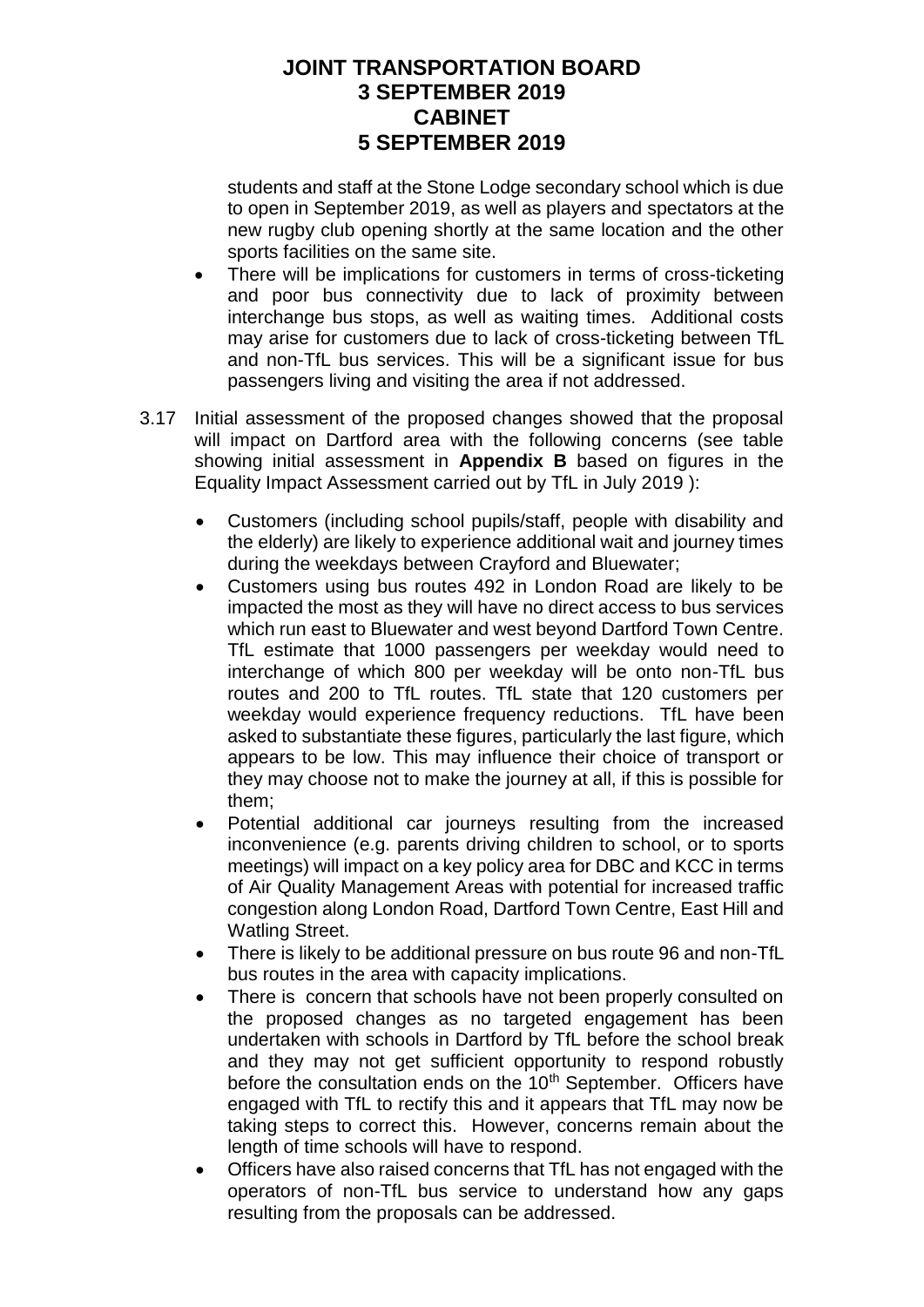3.18 In addition, concerns relating to impact on the community have been expressed by local residents through various media, such as Dartford Living (August 2019, Issue 158). In particular, impact on the most vulnerable customers, congestion and pollution. These were focussed on proposed changes to route 492 while others were about the proposed changes to 428.

#### **Officer Engagement**

3.19 TfL's formal consultation is due to close 10<sup>th</sup> September 2019. Officers are currently working closely with KCC - the relevant highway authority. Officers continue to engage with colleagues in TfL and Bexley Council (the neighbouring borough affected). The focus of officer's and KCC's discussion with TfL is exploring what mitigation measures could be considered to alleviate the impact on customers particularly for residents and visitors to the Borough. These are detailed in Appendix B, and summarised in table 1 below.

| Route 96  | -Simplify interchange locations at Crayford so that<br>passengers can make their connection at the same                                                                                                                               |
|-----------|---------------------------------------------------------------------------------------------------------------------------------------------------------------------------------------------------------------------------------------|
| Route 428 | stop.<br>-Provide additional stopping points in Watling Street<br>between Dartford and Bluewater.<br>-Increase the frequency of bus route 96.                                                                                         |
| Route 492 | -TfL engage with Arriva to identify how the impact of the<br>deletion of this route from Dartford Town Centre via<br>Stone to Bluewater can be mitigated utilising non-TfL<br>bus routes.<br>-Increase the frequency of bus route 96. |

- 3.20 Officers will continuing to engage with TfL and the other relevant authorities. A verbal update will be provided at JTB and Cabinet if there are any developments to report.
- 3.21 KCC has provided a formal statement confirming its position shown at **Appendix C**. Bexley is carrying out detailed analysis of the passenger data used by TfL in its [TfL's] EQIA report and will be setting out its position in due course. Dartford Council's work with Bexley will serve to identify common areas of concern.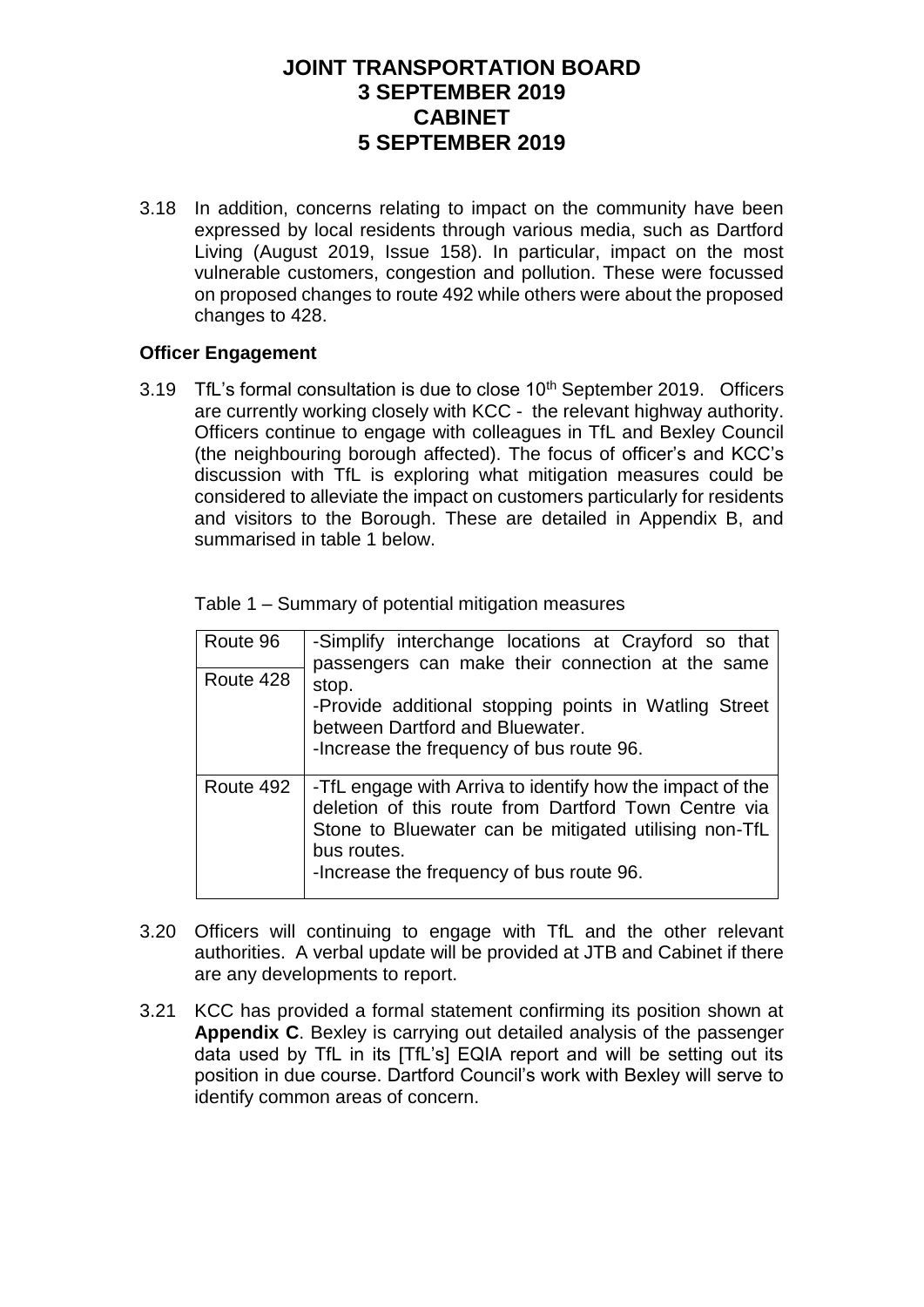## 4 Relationship to the Corporate Plan

**ET1**. Reduce carbon emissions and improve air quality in the Borough.

5 Financial, legal, staffing and other implications and risk assessments\*

| <b>Financial Implications</b>         | None to this authority                                                                                                                                                                                                                            |
|---------------------------------------|---------------------------------------------------------------------------------------------------------------------------------------------------------------------------------------------------------------------------------------------------|
| Legal Implications                    | <b>None</b>                                                                                                                                                                                                                                       |
| <b>Public Sector Equality</b><br>Duty | An EQIA has been undertaken by TfL to assess<br>implications of the proposal on disadvantaged<br>or vulnerable people. Discussions are ongoing<br>to identify how the potential impacts will be<br>mitigated, should the proposal be implemented. |
| <b>Staffing Implications</b>          | <b>None</b>                                                                                                                                                                                                                                       |
| Administrative<br>Implications        | <b>None</b>                                                                                                                                                                                                                                       |
| <b>Risk Assessment</b>                | <b>None</b>                                                                                                                                                                                                                                       |

## 6. Details of Exempt Information Category

Not applicable

### 7. Appendices

Appendix A – TfL Consultation leaflet 'Have your say' Proposed changes to buses in Dartford and Crayford (routes 428 and 492) Appendix B – Initial assessment of the proposed changes to bus routes 428 and 492 in Dartford Area Appendix C – KCC Position Statement